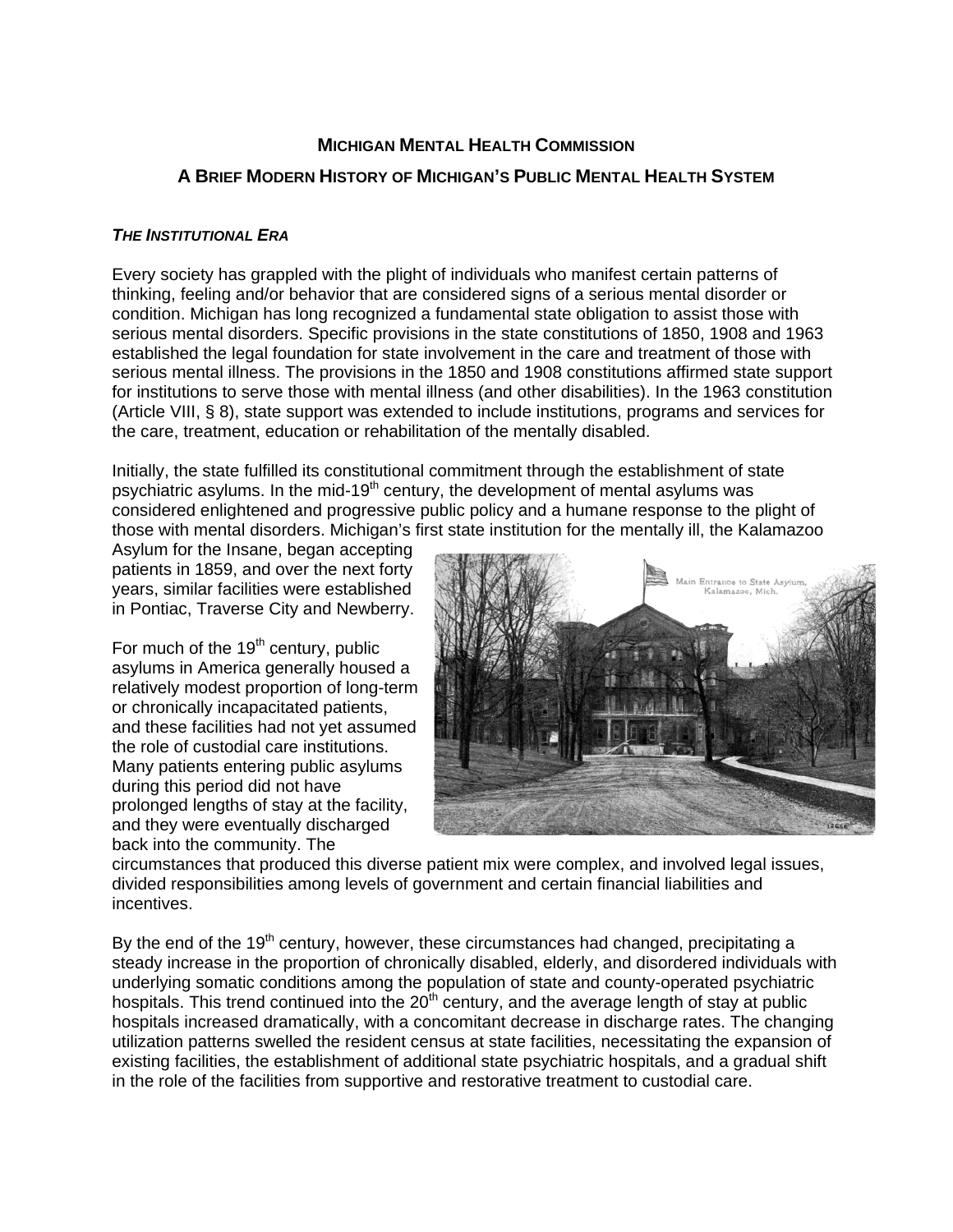The changing characteristics of the resident population (greater chronicity, more age-related psychiatric impairments, refractory symptomatology related to underlying physical causes) and the changing role of the public psychiatric hospital (provision of long-term custodial care) fostered an overly pessimistic perception of serious mental illness among the general public. Mental illness came to be regarded as a lifelong, gravely disabling, malady with little prospect for recovery or remediation of the illness. This gloomy perspective, in turn, diminished public support and legislative concern for state psychiatric facilities, and the hospitals steadily became more overcrowded, understaffed, regimented, bureaucratic, drab and impoverished. By the mid-1950s, there were over 559,000 individuals in publicly operated psychiatric hospitals across the United States. In that same period, over 20,000 Michiganians with mental illness were residing in state or county-operated psychiatric facilities.

#### *SEEDS OF CHANGE*

Despite prevailing negative stereotypes regarding mental illness and the seemingly pervasive indifference to the conditions in public institutions, there were other developments that were harbingers of new perspectives and treatment approaches for serious mental disorders. The National Mental Health Act of 1946 established the National Institute of Mental Health (NIMH) and authorized grants to states to support existing outpatient clinics that served the mentally ill, or to establish new clinics or programs for this purpose. In 1953, the American Medical Association and the American Psychiatric Association recommended a national study regarding the treatment of persons with mental illness. Congress adopted this recommendation and passed the Mental Health Study Act in 1955.

At the same time, scientific developments and psychosocial treatment modifications were changing institutional care for the seriously mentally ill. In 1952, the antipsychotic property of the drug chlorpromazine (Thorazine) was discovered, and the introduction of this medication (and other drugs of similar efficacy) into the treatment regimen at state facilities produced significant symptomatic improvement in many patients. Innovations in hospital milieu therapy were also being developed, reemphasizing the therapeutic (rather than custodial) orientation of state facilities.

With the widespread use of antipsychotic agents, improvements in the hospital milieu, and a growing professional recognition of the adverse effects of prolonged institutional care, the patient census at public institutions began to gradually recede, not just in Michigan but also across the United States. In Michigan, initially there was only modest flow of patients out of state facilities (the year-to-year census in Michigan's state-operated hospitals declined 16% from 1955 to 1965). Over time, however, this slow trickle became a mass exodus. While the advance in pharmacological treatment was not the sole factor responsible for the incremental census reduction, the new antipsychotic medications had clearly engendered a sense of hope regarding serious mental disorders and had altered public sentiments about these conditions.

As these changes were unfolding, the Joint Commission on Mental Illness and Health (operating under the auspices of the Mental Health Study Act of 1955) completed the study authorized by Congress and published its findings. The report, *Action for Mental Health*, (1961), recommended changes in archaic state hospital systems (smaller facilities, better staffing) and suggested development of local centers to address the needs of the mentally ill returning to the community. The report stated that: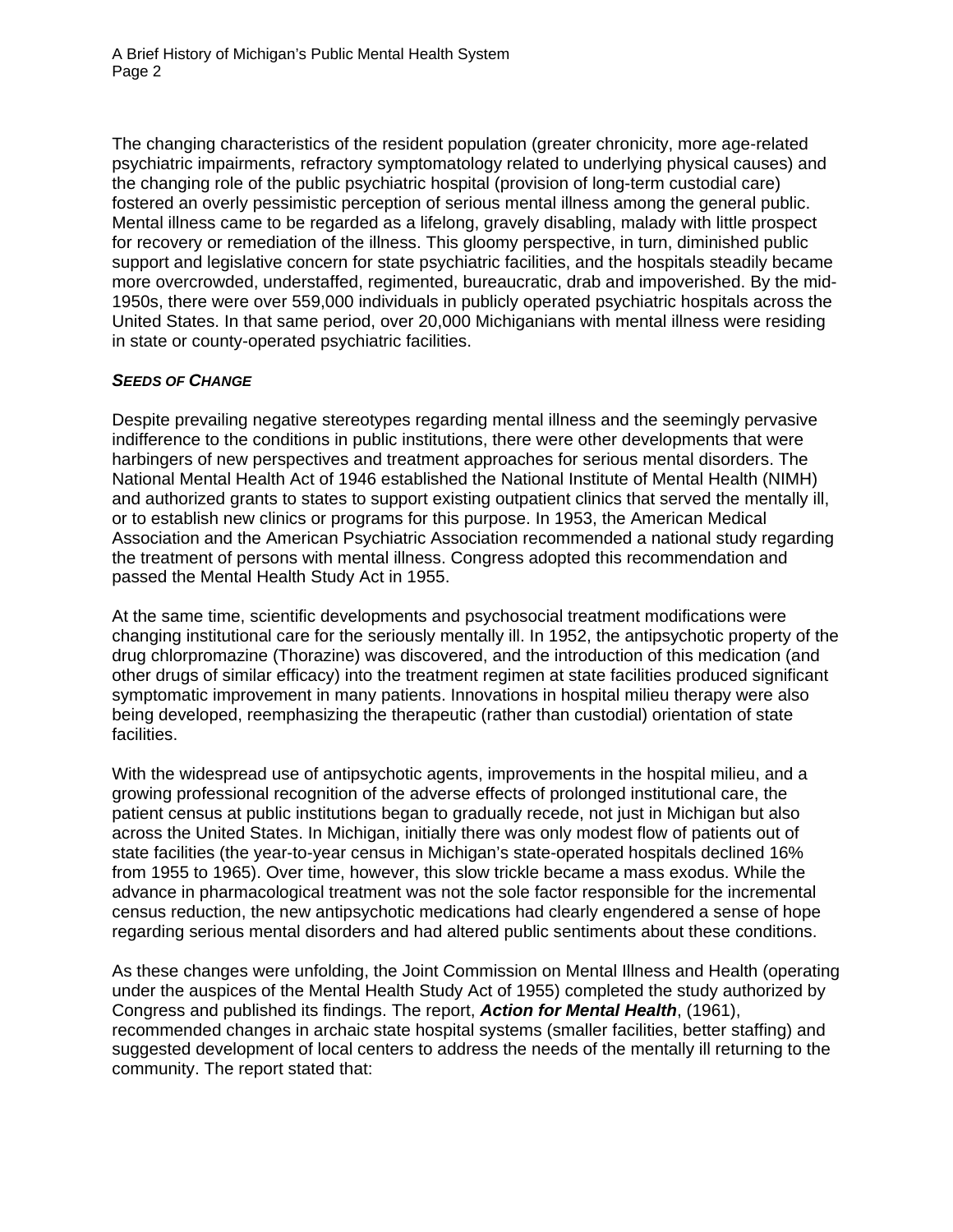*"The objective of modern treatment of persons with major mental illness is to enable the person to maintain himself in the community in a normal manner. To do so, it is necessary (1) to save the patient from the debilitating effects of institutionalization as much as possible, (2) if the patient requires hospitalization, to return him to home and community life as soon as possible, and (3) thereafter to maintain him in the community as long as possible. Therefore, aftercare and rehabilitation are essential parts of all services to mental patients, and the various methods of achieving rehabilitation should be integrated into all forms of service."* 

In 1963, in response to this report, President Kennedy formed an interagency task force on mental illness to determine priorities for action and proposals for implementation. In 1963, reflecting the Joint Commission report and interagency task force recommendations, Congress passed, and President Kennedy signed, the Community Mental Health Centers (CMHC) Act. President Kennedy had previously (in a February 1963 address to Congress) called for 50% reduction in state hospital census over the next ten years, and the CMHC Act provided funds for the development of community-based care centers to help achieve this objective. The Act had some controversial aspects, however, since federal funding to establish CMHCs would bypass state government and go directly to grantees selected by the federal government. This created a split in authority and responsibility between the state hospital system and the new federally funded CMHCs.

The federal government went on to establish a number of ancillary social programs in the 1960s and early 1970s - medical assistance, income support, housing subsidies, and vocational rehabilitation services - that became instrumental in the successful transition of seriously mentally ill individuals from institutional care to community settings.

While Michigan had expanded institutional capacity during the first half of the  $20<sup>th</sup>$  century, the state had also established a limited number of community-based programs to meet the needs of persons with mental illnesses. Community aftercare clinics had been established in various parts of the state under the auspices of nearby state psychiatric hospitals. Several child guidance centers had been founded by private organizations, and some of these later received state and/or local operating subsidies or contributions. In 1944, legislation was enacted to allow local county boards to appropriate funds for operation of child guidance centers and adult clinics.

In April 1963, (six months before the enactment of the federal CMHC Act), the Michigan Legislature passed **Public Act 54**. The intent of the legislation was to stimulate development of community mental health services throughout the state. Act 54 permitted counties – either singly or in combination – to form Community Mental Health Boards and to receive state matching funds for the operation of these agencies. In its original form, Act 54 allowed state match funds of 40% to 60% of the cost of an approved county program. The law was later amended to set the rate of state match for an approved program at 75%. By 1969, there were thirty-three (33) Act 54 boards, covering forty-nine (49) counties. State policy at that time promoted the gradual inclusion of other local publicly supported mental health services and clinics under the ambit of the Act 54 boards.

The federal CMHC grants and state support for community mental health boards spurred development of community programs and service capacity, consistent with the emerging perspective that serious mental illness was an enduring disorder with periodic exacerbation,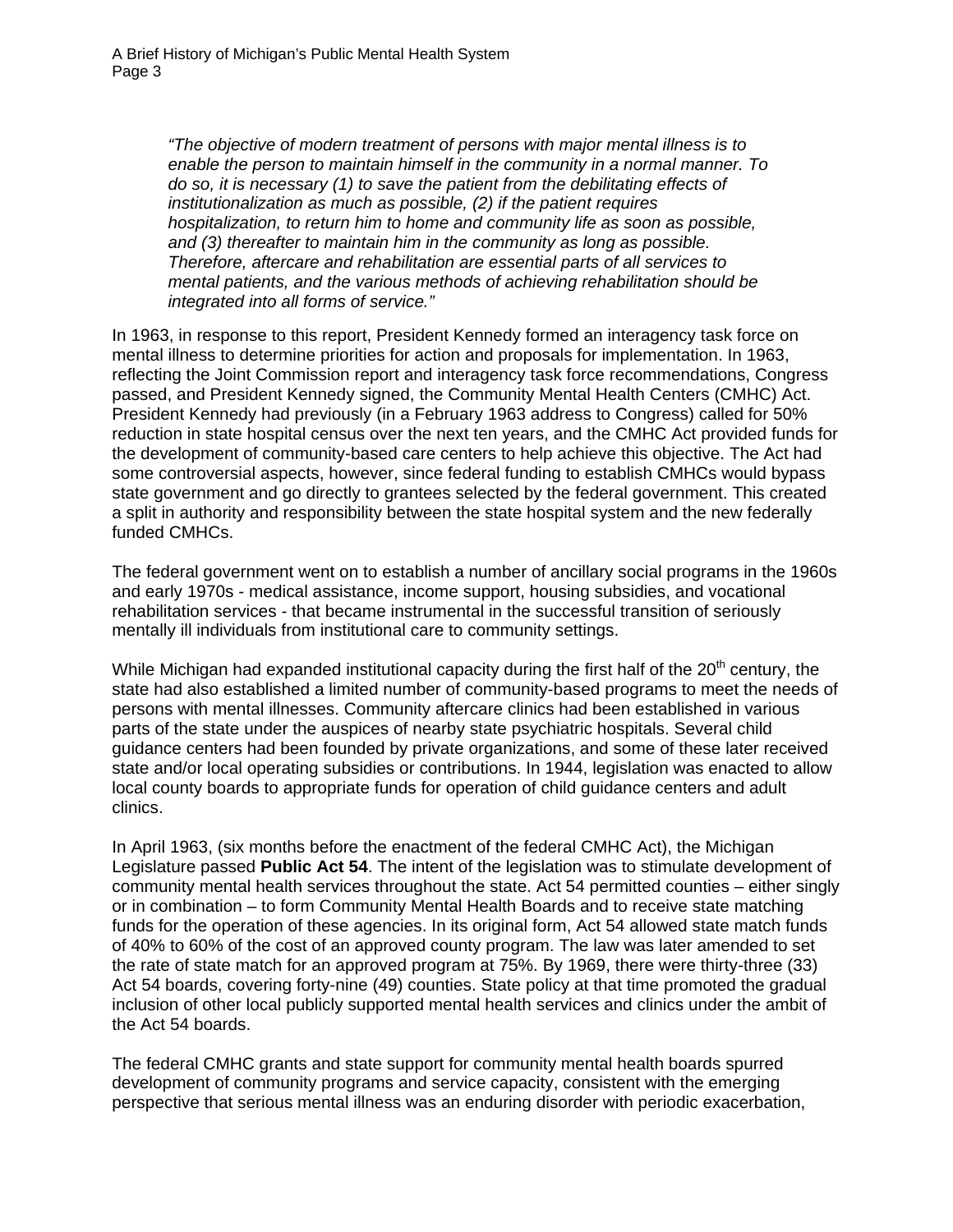reoccurrence, and residual impairments (like other chronic disease states), but the condition was amenable to ameliorative, restorative and rehabilitative treatments and supports. Some individuals with serious mental illness might require episodic state hospital care during acute phases of the illness, but these individuals could (and should) be released back to their community and local "aftercare" programs, as soon as their condition stabilized and acute symptoms had receded.

Practice patterns in Michigan began to reflect this revised conception of mental illness, with the emphasis on more limited utilization of state facilities and greater reliance on community clinics and services. Between 1965 and 1975, the patient census at state psychiatric hospitals fell from 17,000 to roughly 5,000 patients. The national policy of deinstitutionalization had taken firm hold in Michigan.

In the early 1970s, changing societal views and perceptions regarding mental illness triggered numerous legal and advocacy challenges to existing civil commitment standards, inadequate hospital conditions, certain treatment methods, violations of constitutional rights and overly restrictive care arrangements. Complaints regarding inadequate community care emerged at the same time, with critics citing frequent readmissions (the "revolving door" phenomenon) among discharged patients, faulty coordination between the state and community agencies, insufficient community service capacity, and diffuse accountability for recipient care.

## *THE SHIFT TO COMMUNITY-BASED CARE*

To address these issues and to provide a new framework for the organization and operation of Michigan's public mental health system, the Legislature passed **Public Act 258** in 1974. This statute - popularly known as the **Mental Health Code** - was a "tipping point" in the conversion from an institutional care system to a community-based treatment and supports model. The statute modernized civil commitment standards and due process procedures, clarified the roles and responsibilities of the state department and county-sponsored community mental health services programs (CMHSPs), designated priority populations for service and core program requirements, established the principle of "least restrictive setting" for care and treatment decisions, specified the rights of service recipients, and devised a monitoring and protection system. The legislation increased state match for approved county community mental health programs to 90% and stipulated that:

*"… it shall be the objective of the department to shift from the state to a county the primary responsibility for the direct delivery of public mental health services from the state to a community mental health services program whenever the county shall have demonstrated a willingness and capacity to provide an adequate and appropriate system of mental health services for the citizens of the county." (Section 116e)* 

Despite passage of this landmark legislation and its sweeping prescription for change, implementation of many Code provisions lagged in the years following enactment of the statute. Coordination between hospital and community agencies continued to be problematic; discharge plans and community placement arrangements were often incomplete and haphazard; and local service capacity remained inadequate. To ensure more rapid transformation of the system, Governor Milliken established the "Governor's Committee on Unification of the Public Mental Health System" in 1979. In its final report, *Into the 80s*, the Committee recommended: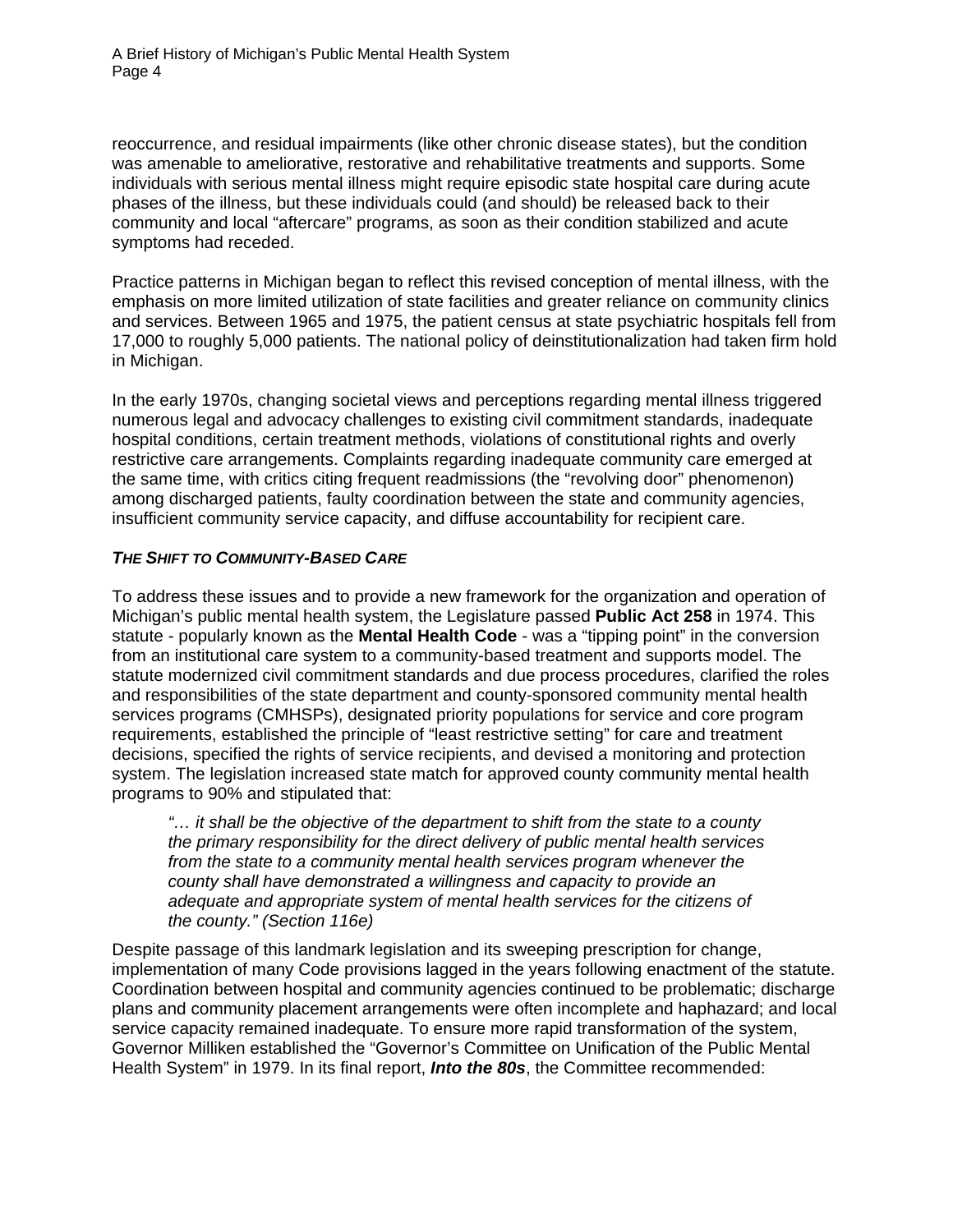*"…establishing a single point of responsibility for voluntary and involuntary entry into Michigan's public mental health system, for determination and oversight of the services it provides, for system exit, and for the resources that support service delivery. That single point of responsibility is to be located in the community. It is designated as a local mental health authority encompassing one or more counties."* 

Following publication of the report, the state assumed a more aggressive posture toward system restructuring and the pace of change accelerated. The Department of Mental Health (DMH) devised a new arrangement – referred to as "**full management**" - to affect the shift of responsibility, authority and fiscal resources for public mental health services from the department to the county-sponsored community mental health services programs. Under full management, the CMHSPs became the single entry/single exit point for the entire public mental health system. Funding related to utilization of state psychiatric hospitals and developmental centers (as well as funding for community-based services) were allocated to the CMHSPs, which in turn "purchased" inpatient services from state institutions as needed. If a CMHSP could reduce its utilization of the state hospital, it retained the savings (referred to as "**trade-off**" dollars) for expansion of community programs and capacity.

Beyond the structural, fiscal and contractual changes, DMH promoted the adoption of innovative community treatment and support programs for adults and children with serious mental illness and emotional disorders. The department provided expansion funding to CMHSPs to develop, implement or replicate service models such as the Fairweather Lodge Program, Assertive Community Treatment (ACT), Psychosocial Rehabilitation (PSR) Programs (Clubhouses), Home-Based Services for Children, Wraparound, Supportive Independent Housing and Supported Employment.

At the national level, federal policy on mental health shifted in the 1980s. In 1977, President Carter had established a Presidential Commission on Mental Health to review mental health care in America and make recommendations for improvement. The Commission's findings generated ambitious and far-reaching strategies for change and called for significant federal involvement in addressing the problem of serious mental illness. However, this approach was not pursued by the new administration, and federal involvement in mental health policy and funding gradually receded. Despite the more limited participation of the federal government in mental health policy, the National Institute of Mental Health continued its efforts to promote improved programs for adults with serious mental illness and children with serious emotional disturbances through the Community Support Program (CSP) and the Child and Adolescent Service System Program (CASSP).

By the end of the decade of the 1980s, the direction of Michigan's public mental health system (progressive deinstitutionalization, admission diversions, gradual facility downsizing, development of community-based alternatives and investment in programmatic innovations) was broadly accepted and generally enjoyed bipartisan legislative support. DMH policy emphasized continued reduction in state facility utilization and the establishment of a "continuum of care" (comprehensive service array) within each CMHSP. The "dollar follows the patient" concept ("trade-off") encouraged community placement and reductions in facility utilization, and the funds retained by the CMHSPs were used to expand local service capacity and options.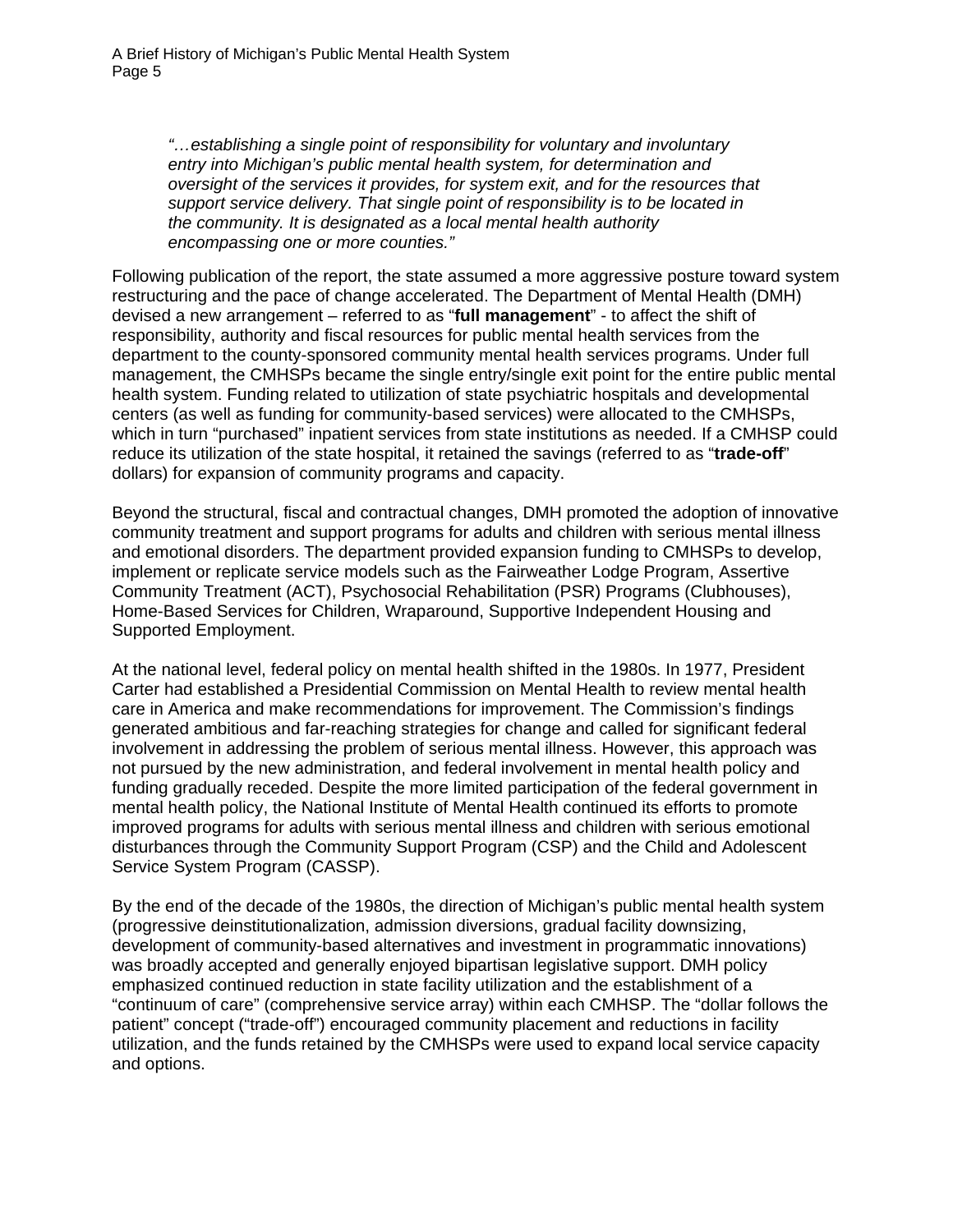However, during the 1980s, Michigan (similar to other states) began to increasingly rely on Medicaid coverages and federal reimbursement to support its community-based treatment services and rehabilitative programs. The establishment and gradual expansion of optional Medicaid services targeted to the needs of persons with serious mental illnesses provided additional revenue for the public system and increased the fiscal stability of community programs. However, the introduction and growth of Medicaid reimbursement also increased the complexity of funding arrangements, and encouraged certain budgetary adjustments that slowly compromised state-county collaboration on mental health care.

#### *PUBLIC MENTAL HEALTH SERVICES FOR CHILDREN AND ADOLESCENTS*

Establishing a coherent public policy for children's mental health services posed persistent challenges for Michigan's mental health system throughout the 1970s and 1980s. Public institutional care had not been as frequently or extensively used for children as it had been for adults with serious mental illness, and hence the ability to finance increased community service capacity for children through the "trade-off" mechanism was much more limited. Most state psychiatric hospitals for children had been established adjacent to existing state adult facilities, and total bed capacity of these facilities was limited. In addition, Michigan had been an early pioneer and proponent of community-based child guidance clinics, which were supported by private donations, state funds, and/or local government allocations.

A number of national evaluations regarding the need for and the availability of mental health care for children and adolescents had estimated significant prevalence of mental disorders among this population, documented limited service capacity and availability, and revealed low rates of treatment and service utilization. The first of these reports emerged from the work of the Joint Commission on the Mental Health of Children, which published its report, *Crisis in Child Mental Health*, in 1969. In 1978, the **Task Panel on Infants, Children and Adolescents**, a sub-committee of President Carter's Commission on Mental Health, found that children continued to receive inadequate mental health care, and noted that recommendations contained in the Joint Commission report of 1969 had never been implemented. In 1982, the Children's Defense Fund (CDF) published an extensive and highly unfavorable study of the provision of mental health care to children and adolescents in state mental health systems. The report, *Unclaimed Children*, concluded that the vast majority of severely emotionally disturbed children and adolescents were not receiving adequate mental health care, and many received no treatment at all.

In Michigan, the *Report of the Child Mental Health Study Group* (1982) came to many of the same conclusions. Responding to these and other findings, Department of Mental Health policy and funding strategies in the 1980s emphasized the development and expansion of community mental health services for children and adolescents. Legislation passed in 1984 required the establishment of a "Children's Diagnostic and Treatment Services Program" within each CMHSP, to provide comprehensive evaluation, diagnosis and disposition arrangements for children in urgent or emergent need of mental health care. The Legislature also provided additional categorical funds to CMHSPs for expansion of intensive home-based services, therapeutic foster care, respite care programs and prevention initiatives. Finally, the state began to promote the development of local "systems of care" for children and adolescents, an approach first articulated through the federal CAASP initiative.

An enduring issue affecting the provision of mental health services to children and adolescents during the 1980s was the problem of coordinating service efforts and care responsibilities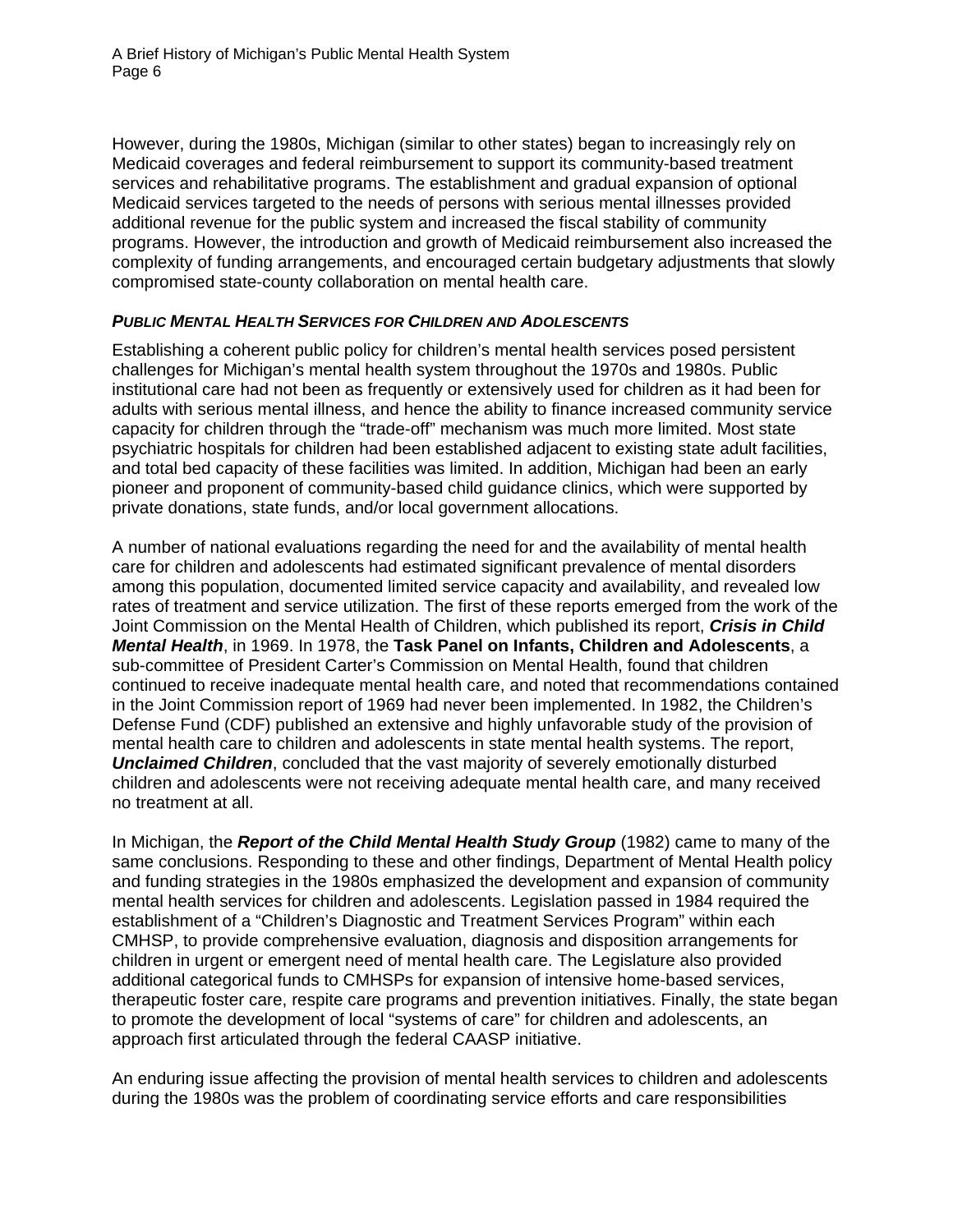among different child-serving agencies and systems. Many children in non-mental health systems (e.g., education, child welfare, juvenile justice, primary care settings, Head Start, etc.) exhibited signs of emotional disturbances and mental disorders. Determining service responsibilities, reconciling statutory mandates, and coordinating complicated funding arrangements often strained relations between agencies and drained energy and resources from service provision. Dissatisfaction with this state of affairs led to proposals for a state "superagency" for children's services, which would house and reconcile multiple programs directed toward the well being of children and families. However, these proposals were controversial and were never acted upon by the Legislature.

#### *ACCELERATING CHANGE AND NEW DIRECTIONS: 1991 TO 1996*

At the beginning of the decade of the 1990s, the transition of the public mental health system from institutional care to community-based service arrangements was significantly accelerated. Although the tension between institutional care and community-based services is not an either/or contest, resource limitations and funding constraints often press states to make choices regarding where to spend the bulk of their mental health budget. In Michigan, the recession of the early 1990s and ensuing shortfalls in state revenues precipitated an Executive Branch decision to close a number of state facilities, triggering a decisive shift in resources away from state hospitals and toward the community-based system.

The extent and pace of facility closures was controversial and strained the general consensus regarding state mental health policy that had characterized the 1970s and 1980s. Between 1991 and 1997, the state closed six (6) state psychiatric hospitals for adults with serious mental

illnesses, and five (5) state psychiatric facilities for children with serious emotional disturbances. As the state withdrew from the provision of mental health care, countysponsored CMHSPs assumed the lion's share of treatment and support obligations for persons with serious mental illnesses and children with serious emotional disturbances. While the county-sponsored CMHSPs received some additional



funding during these years, much of this growth was attributable to facility closures ("trade-off"), the shift of responsibility from the state to the counties, and the assumption of new service obligations, rather than true economic increases or cost-related adjustments.

For CMHSPs located in less populated areas of the state, these changes generally did not produce any dramatic consequences. The number and needs of individuals with serious mental disorders within the catchment area of these CMHSPs was manageable, and many of these agencies had already significantly reduced their utilization of state institutions. However, certain CMHSPs in more populous areas of the state faced significant problems adapting to the closure of the institutions.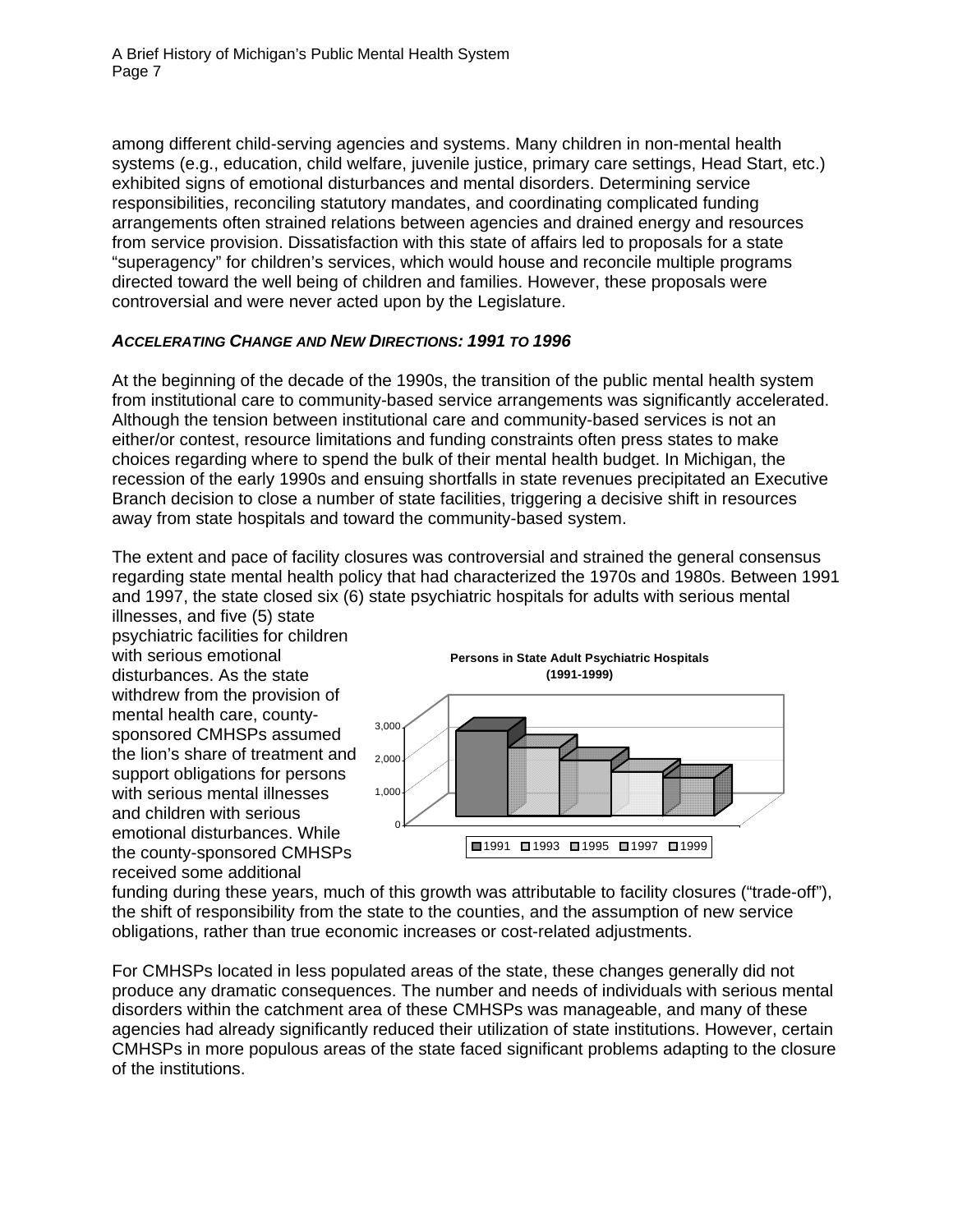Beyond the closure of multiple state facilities and the transfer of care responsibilities to the CMHSPs, the public mental health system encountered other changes and challenges during the 1990s. The Department of Mental Health, which operated state facilities and directed, funded and monitored the CMHSP system, was abolished by Executive Order and subsumed within the Department of Community Health (DCH). Some feared that this development would eventually reduce visibility, interest and financial support for mental health services.

The creation of the Department of Community Health reflected a changing state posture and presence in the public mental health system. The system was becoming increasingly decentralized as more authority and responsibility devolved to county-sponsored community mental health services programs. In a decentralized system, community programs were now executing many of the functions and activities previously performed within the state bureaucracy.

Responding to these changing circumstances, the Legislature enacted major revisions to the state's Mental Health Code. Key provisions of the legislation (P.A. 290 of the Public Acts of 1995) included:

- (a) The establishment of a new type of CMHSP entity the "Authority" which had greater administrative independence and operational control than previous CMHSP organizational options;
- (b) A requirement that CMHSPs be "certified" by the Department, or achieve accreditation through a nationally recognized accreditation organization;
- (c) The inclusion of primary consumers and family members on CMHSP governing boards;
- (d) A new obligation for the CMHSPs to provide jail diversion services; and
- (e) The requirement that the individual plan of service for all recipients of the public mental health system be developed through a "person-centered" planning process.

The Legislature also pressed the Department (through boilerplate provisions in the Appropriations Act) to improve CMHSP data reporting and to establish a performance indicator system to assess CMHSP activity on key dimensions. The Department implemented its Mission Based Performance Indicator System in 1997.

In regard to mental health services for children, the Department promoted the expansion of multi-purpose collaborative bodies (MPCBs) throughout the state to encourage greater interagency collaboration, to promote a "systems of care" approach for seriously emotionally disturbed (SED) children, and to facilitate pooled funding arrangements for children and families involved with multiple public systems. Pilot projects (Michigan Interagency Family Preservation Initiative or MIFPI) were carried out in several communities within the state. However, funding for prevention and early intervention services declined, and many CMHSPs scaled back local initiatives.

### *IMPLEMENTATION OF MANAGED PUBLIC MENTAL HEALTH CARE IN MICHIGAN*

Shortly after its creation, the new Department of Community Health announced major changes in the operation of Medicaid, the state-federal entitlement program that covers a wide array of specialty services for beneficiaries with serious mental illnesses. Medicaid reimbursement, introduced into the funding framework of the public mental health system during the 1980s,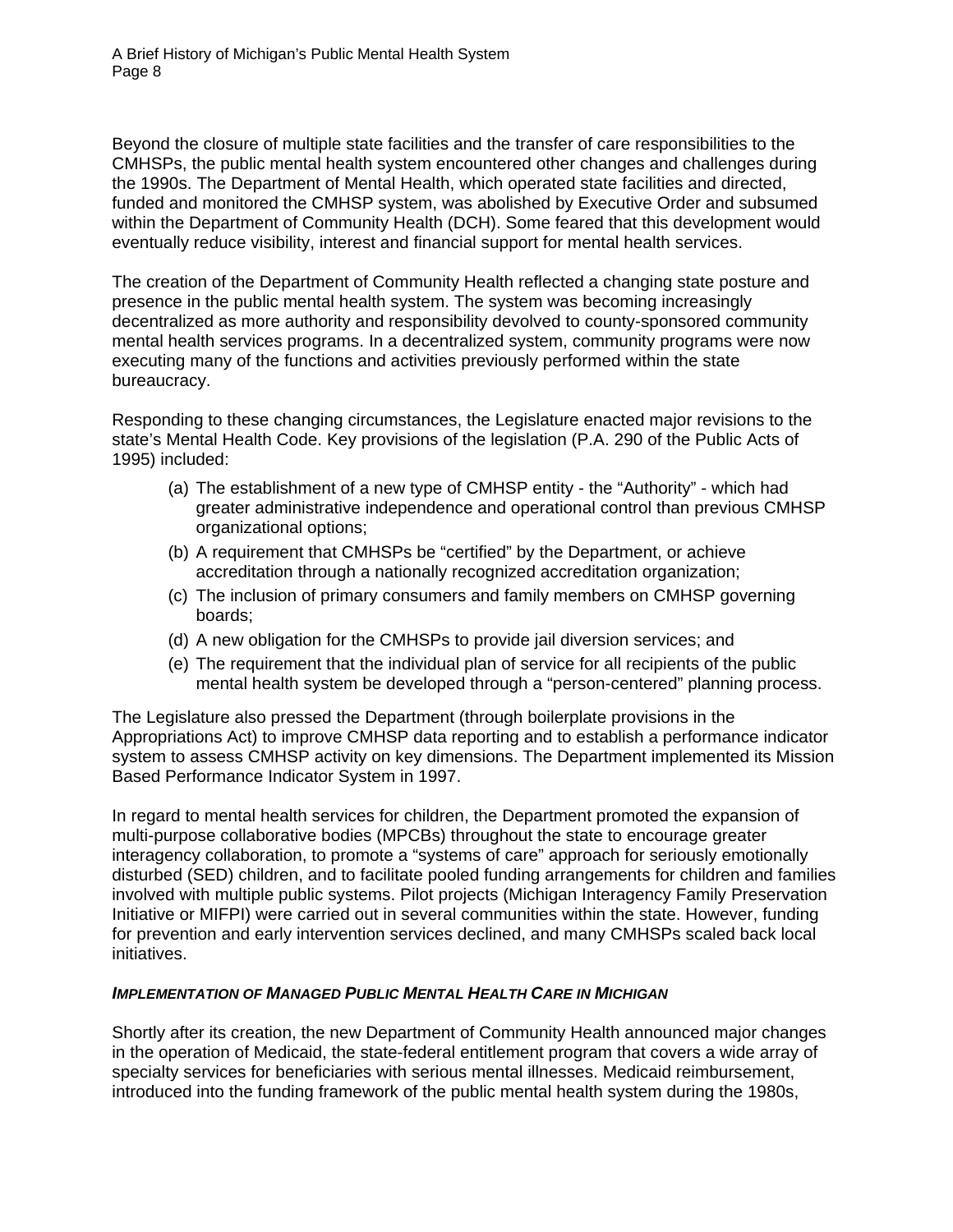played a major role in underwriting the cost of community services and programs. DCH indicated that it would move most Medicaid recipients and Medicaid benefits into capitated, riskbased "managed care" arrangements, and that it was proceeding with the submission of federal waivers to affect these changes. The state elected to "carve-out" Medicaid specialty mental health benefits and proposed that CMHSPs administer and deliver these benefits under a capitated, shared-risk, managed care program. DCH submitted a 1915(b) Medicaid managed specialty services waiver to the federal government in 1998, along with a request for an exemption from federal procurement requirements. The waiver and exemption were granted and the program was launched in October 1998.

Managing Medicaid specialty benefits under a federal waiver and on a shared-risk basis introduced additional complexities into the public mental health system. The CMHSPs had evolved and historically operated under the "community model" of organization and service provision. This model was predicated on geographic catchment areas, grant funding, priority populations for service provision, relational contracting between governmental units, and a stable non-competitive network of providers, responsive to governmental policies and priorities. Under Medicaid managed care, however, CMHSPs were forced to operate more like an insurance entity or health plan, with entitled beneficiaries, defined benefits and service obligations, medical necessity standards, stringent due process requirements, and increased administrative responsibilities.

These challenges were compounded by federal stipulations that the state develop a plan for moving to "open and full competition" for management of Medicaid specialty services. After tumultuous debate within the state, DCH submitted a revised plan to the federal government that successfully argued the "impracticality" of competition for management of these Medicaid services. The federal government accepted this argument and the state was allowed to continue sole-source contracting, albeit with some significant changes. CMHSPs in less densely populated areas of the state, with small numbers of Medicaid beneficiaries within the catchment areas, were required to affiliate as a condition of participation in the Medicaid managed specialty services program.

#### *ADDITIONAL DEVELOPMENTS IN THE LATE 1990S*

In July 1990, President Bush proclaimed the 1990s as the "decade of the brain". Neuroscientific research over the course of the decade expanded our understanding of the etiology of mental disorders and pharmacological research produced a number of new medications to treat major mental illness. By the later part of the decade, these new therapeutic agents (atypical antipsychotics) were being widely used within the public mental health system and were rapidly replacing older medication regimens used to treat serious mental illness.

In 1996, Congress passed the Mental Health Parity Act, which prohibited (with certain exceptions) insurers and [group health plans](http://www.cms.hhs.gov/hipaa/hipaa1/phig_Includes/011.asp) from placing annual or lifetime dollar limits on mental health benefits that are lower than annual or lifetime dollar limits for medical and surgical benefits offered under the plan.

Promotion of mental health issues and concerns were further bolstered in the late 1990s by the publication of *Mental Health: A Report of the Surgeon General* (1999). This landmark examination and study of mental illness established that mental disorders were pervasive, disabling, amenable to a range of effective treatments, and deserving of greater attention and consideration in national health policy.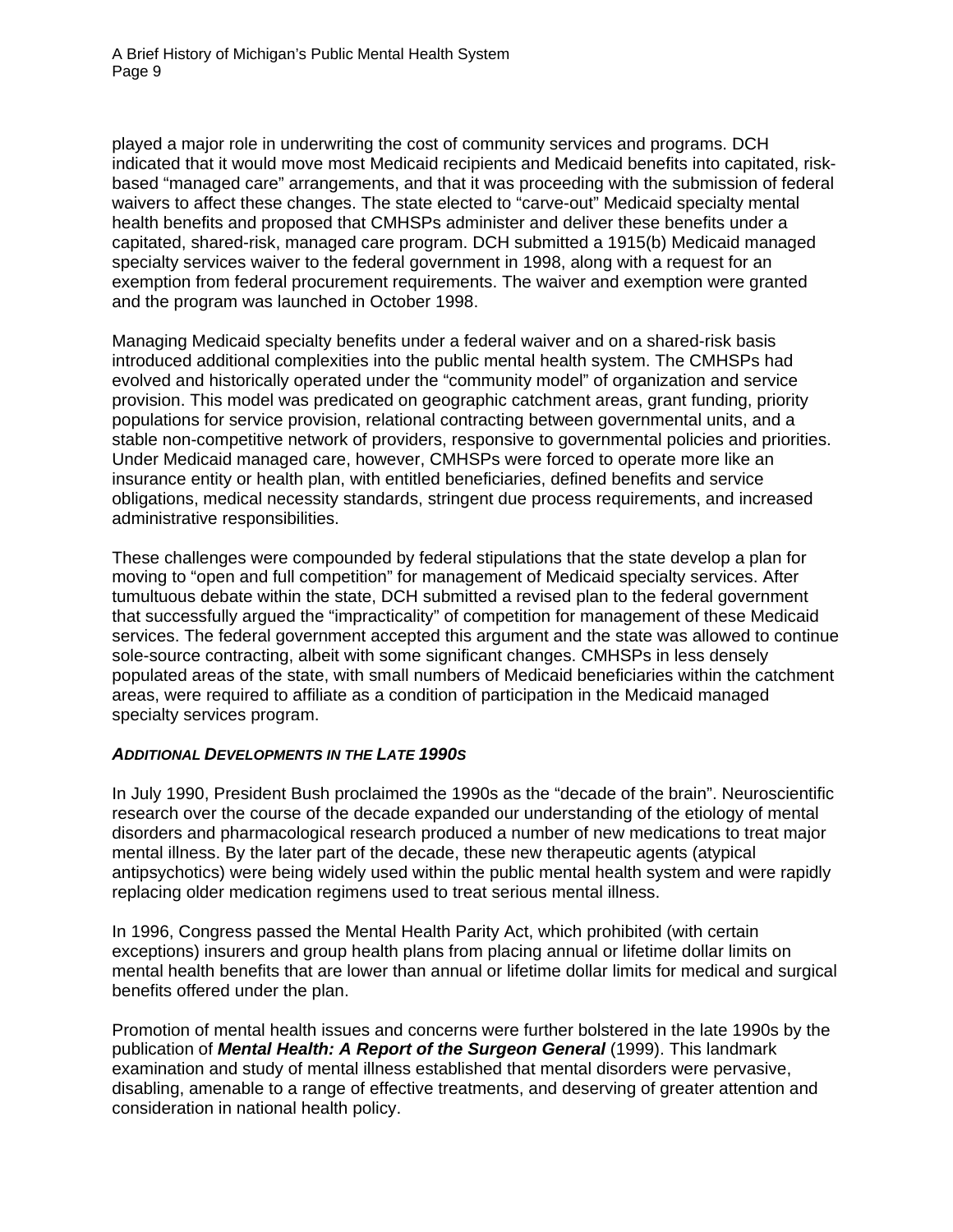Finally, during the late 1990s, the **recovery** concept of mental illness emerged as the guiding theme for mental health policy and practice. While defined in different ways by different parties, the recovery model emphasizes that persons with serious mental illnesses can regain control over significant aspects of their lives and develop a sense of identity and purpose, despite experiencing exacerbations and/or the persistence of symptoms and impairments. The recovery vision emphasizes both positive individual expectations (hope, empowerment, and selfdirectedness) and organized interventions (treatment, rehabilitation, and environmental supports). The concept looks beyond symptom alleviation to the kind of life experiences and situations - including social, vocational, educational, relational, and residential - needed and desired by a person with a serious mental illness.

#### *PUBLIC MENTAL HEALTH CARE IN THE NEW CENTURY*

The Surgeon General's 1999 Report indicated that roughly 20% of the U.S. adult population is affected by mental disorders during a given year. A sub-population of 5.4% of adults is identified as having a serious mental illness (SMI), applying a definition of SMI established in federal regulation. Roughly half (2.6%) of those with SMI are considered even more seriously impaired, and are described as having "severe and persistent" mental illness.

There are high rates of comorbity (individuals with co-occurring mental illness and a substance abuse condition) among those with a mental illness. Individuals with co-occurring disorders typically utilize more services than those with a single disorder, and they are more likely to experience a chronic course in their illness.

Annual prevalence rates of mental disorders for children and adolescents have not been as well established or documented as those for adults. Current estimates are that 20% of children and adolescents experience a mental disorder in a given year, and approximately 5% to 9% of children and adolescents between the ages of 9 and 17 have a "serious emotional disturbance" (SED), again applying a definition of SED established in federal regulation.

The Michigan Mental Health Code has a more circumscribed definition of serious mental illness (SMI) and serious emotional disturbance (SED) than those found in federal regulations. However, using the more liberal federal definition, the National Mental Health Information Center estimated that there were 403,930 adults with serious mental illness and 67,586 children and adolescents (ages 9-17) with serious emotional disturbance in Michigan in 2002.

Michigan has a relatively evolved public service system to address the needs of individuals with mental illness. However, by statutory intent and design, Michigan's public mental health system is configured to serve individuals with the most serious forms of mental illness and emotional disturbance, and those experiencing an acute psychiatric crisis. The Mental Health Code explicitly directs that priority for service be given to individuals with the most severe conditions and those in crisis.

The state maintains three regional state psychiatric hospitals for adults (in Westland, Caro and Kalamazoo) and one state psychiatric facility for children and adolescents (Hawthorn Center in Northville). On any given day, there are roughly 600 adults in state regional hospitals and 80 children and adolescents at the Hawthorn Center. The state also operates the Center for Forensic Psychiatry in Ann Arbor, a 210-bed facility that provides both diagnostic services to the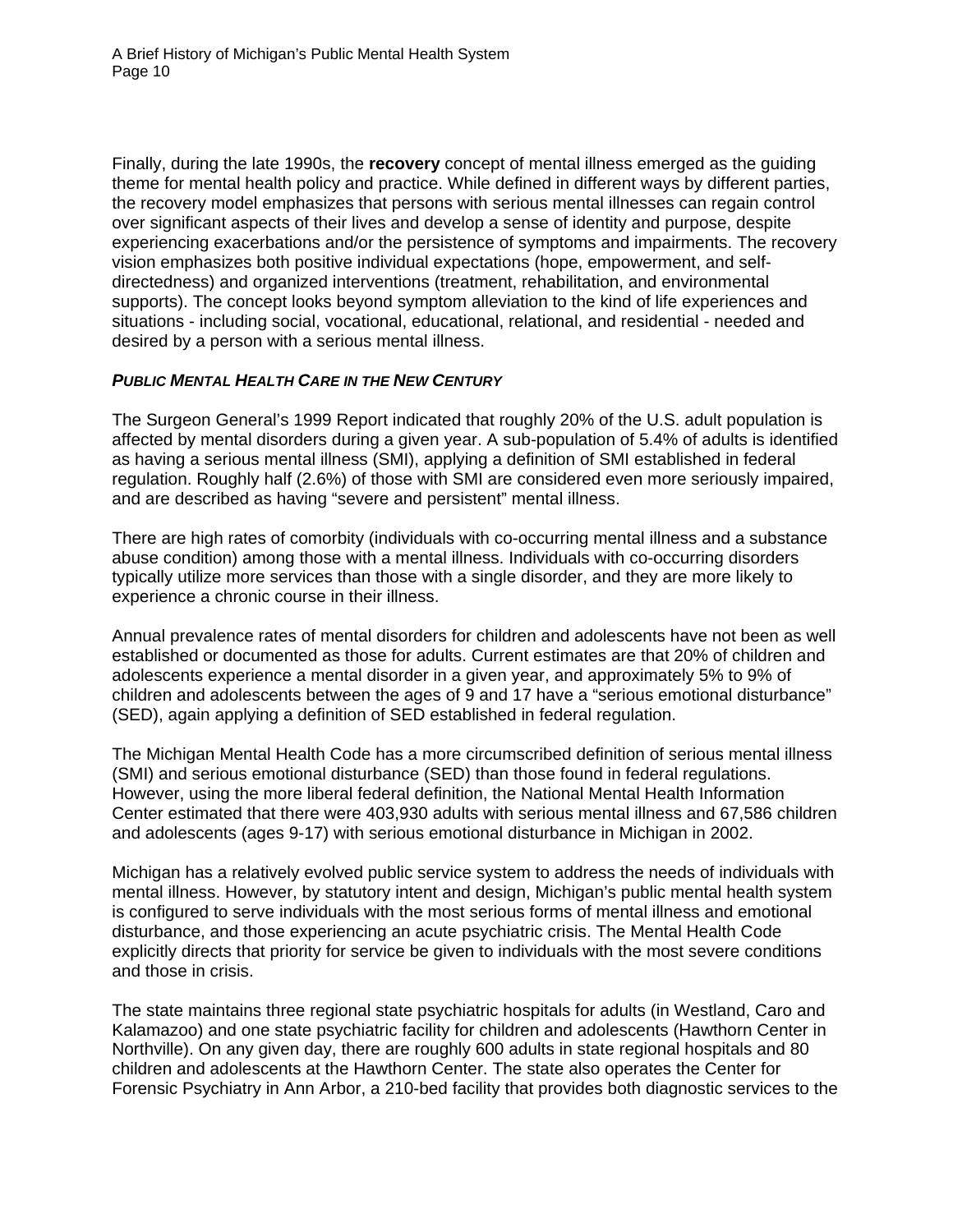criminal justice system and psychiatric treatment for criminal defendants adjudicated incompetent to stand trial and/or acquitted by reason of insanity.

Community-based mental health services are organized, administered, provided a nd arranged through 46 Community Ment al Health Services Programs, which cover al l 83 counties in the state. Forty CMHSPs have adopted the Authority form of CMHSP structure, five remain agencies of county government and one is formed under the Urban Cooperation Act as a CMHSP organization. CMHSPs are required by the Mental Health Code and through their participation in the Medicaid program to provide a comprehensive array of mental health services and supports, and they fulfill these requirements by providing these services directly, contracting with non-profit providers, or through a combination of these two approaches. Each CMHSP is required to have a pre-screening unit to assess individuals being considered for psychiatric hospitalization, and to provide alternatives to hospitalization whenever appropriate.



Community mental health services are funded through a complex mix of general fund allocations, purchase of service dollars (to pay for any utilization of state facilities), and capitated payments for the Medicaid Managed Mental Health Care Program, the Adult Benefit Waiver Program, and the MiChild program. According to the Senate Fiscal Agency, funding for community mental health has been tightly constrained over the past six years, with very limited adjustments. In fiscal year 2003-2004, roughly \$870,000,000 of state appropriations for community mental health was available to fund services to adults and children with serious mental illness.

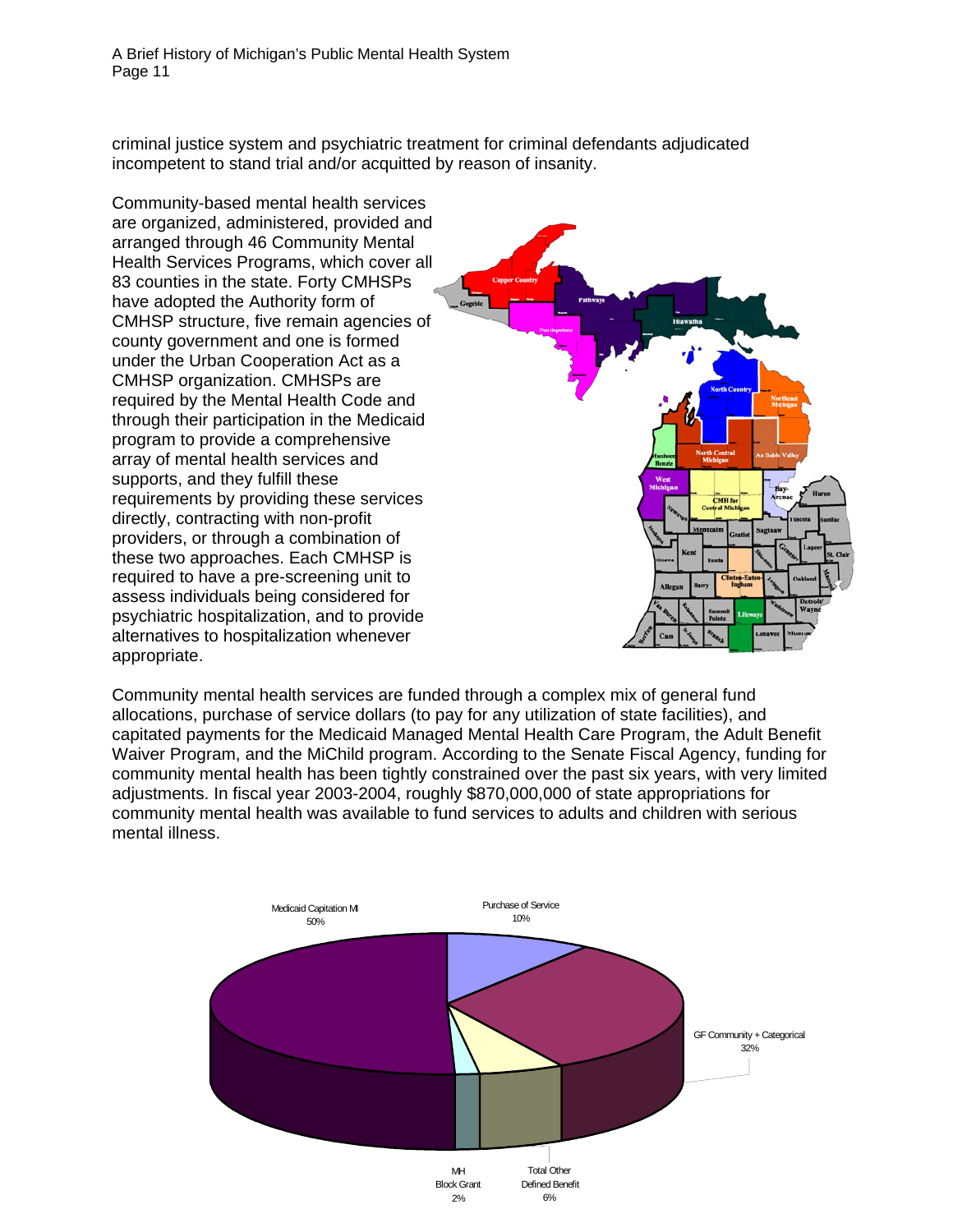The table below displays the number of children and adults with mental illness served by the CMHSPs over a four-year period (1999-2002).

| Number of Children and Adults with Mental lilness Served by Michigan s<br><b>Public Mental Health System</b> |        |                                        |         |               |       |                         |         |
|--------------------------------------------------------------------------------------------------------------|--------|----------------------------------------|---------|---------------|-------|-------------------------|---------|
| <b>Fiscal</b><br>Year                                                                                        |        | <b>Individuals with Mental Illness</b> |         |               |       |                         |         |
|                                                                                                              |        | <b>Children</b>                        |         | <b>Adults</b> |       | <b>Age Not Reported</b> |         |
|                                                                                                              | N      | %                                      | N       | %             | N     | 陥                       |         |
| 1999                                                                                                         | 40,998 | 23.7%                                  | 125,814 | 72.9%         | 5,885 | 3.4%                    | 172,697 |
| 2000                                                                                                         | 35,994 | 23.8%                                  | 110,826 | 73.4%         | 4,264 | 2.8%                    | 151,084 |
| 2001                                                                                                         | 29,356 | 21.6%                                  | 101,799 | 74.9%         | 4,809 | 3.5%                    | 135,964 |
| 2002                                                                                                         | 36,732 | 23.7%                                  | 117,174 | 75.5%         | 1,394 | 0.9%                    | 155,300 |

Source: Community Mental Health Service Programs Demographic and Cost Data, FY1999 - FY2002, November 2003.

Mental Illness: An individual is determined to have mental illness if he/she has a DSM-IV diagnosis of mental illness, excluding mental retardation, developmental disability or substance abuse disorder.

Children are those consumers who are 18 years of age or younger during the fiscal year of reporting.

Note: Individuals who were dual eligible during FY 01 or FY 02 are not included in this table.

### *CURRENT CHALLENGES*

Public mental health systems across the nation are in distress. The title of a recent report by the Bazelon Center, *Disintegrating Systems: The State of Public Mental Health Systems*, aptly captures the mood of dissatisfaction and the sense of urgency. The President's New Freedom Commission on Mental Health has declared that "…the mental health delivery system is fragmented and in disarray".

Multiple funding streams now support public mental health care, each with varying eligibility standards, differential access policies, different service obligations and benefits, and sundry appeal processes. This has introduced tremendous complexity into the administration of mental health programs. In addition, mental health related activities are increasingly performed through many other agencies of state and local government, funded by sources outside the control of the formal public mental health system. This produces fragmentation in the state's efforts to address the mental health needs of its citizens. Finally, a significant number of individuals lack health insurance, and those with private coverage often discover that their mental health benefits do not adequately cover services needed by persons with serious mental illnesses.

Increasingly, individuals with significant mental health problems are showing up among the clientele served by other public systems (child welfare, juvenile justice, law enforcement, courts, corrections, education). These other agencies and entities are frequently ill-equipped to deal with such mental health needs, and these settings do not represent adequate or appropriate treatment venues for such conditions.